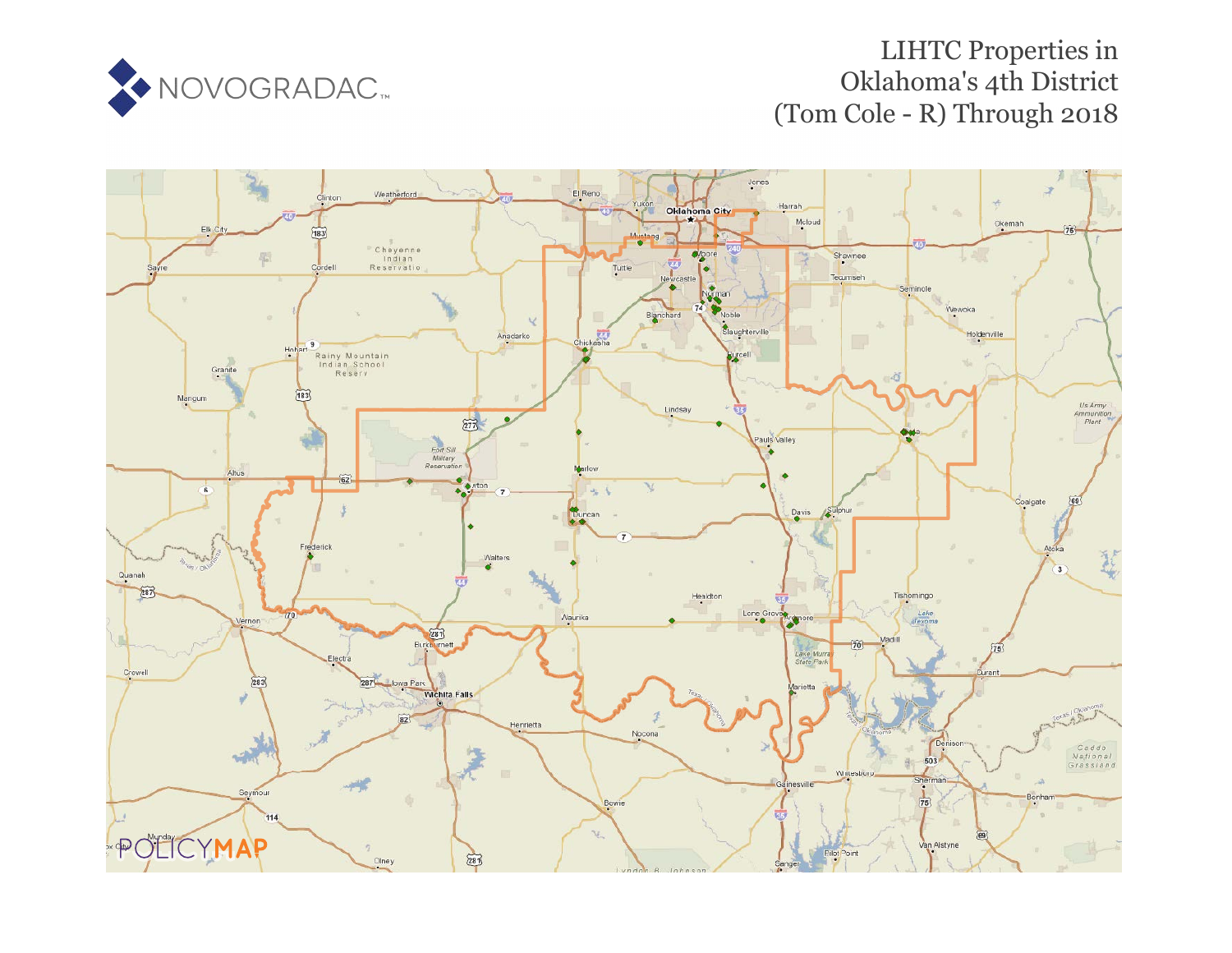| <b>Project Name</b>                             | <b>Address</b>                             | City            | <b>State</b> | <b>Zip Code</b> | Nonprofit<br><b>Sponsor</b> | <b>Allocation</b><br>Year | <b>Annual</b><br><b>Allocated</b><br><b>Amount</b> | <b>Year PIS</b> | <b>Construction Type</b> | <b>Total</b><br><b>Units</b> | Low<br><b>Income</b><br><b>Units</b> | <b>Rent or</b><br><b>Income</b><br><b>Ceiling</b> | <b>Credit %</b>                             | Tax-Exempt Financing/<br><b>Bond</b> | <b>HUD Multi-Family</b><br><b>Rental Assistance</b> |
|-------------------------------------------------|--------------------------------------------|-----------------|--------------|-----------------|-----------------------------|---------------------------|----------------------------------------------------|-----------------|--------------------------|------------------------------|--------------------------------------|---------------------------------------------------|---------------------------------------------|--------------------------------------|-----------------------------------------------------|
| CHICKASHA SENIOR                                | 199 E ALMAR DR CHICKASHA                   |                 | OK           | 73018           | No                          | 2005                      | \$151,482                                          | 2007            | Acquisition and Rehab 48 |                              | 48                                   | 60% AMGI                                          | <b>Both 30%</b><br>and 70%<br>present value | No                                   |                                                     |
| <b>LANDING AT PEBBLE</b><br>CREEK               | 294 E PEBBLE<br><b>CREEK TER</b>           | <b>MUSTANG</b>  | OK           | 73064           | No                          | 2006                      | \$363,315                                          | 2007            | <b>New Construction</b>  | 48                           | 48                                   | 60% AMGI                                          | $70\,\%$ present $\,$ No $\,$<br>value      |                                      |                                                     |
| <b>WYNDAM PLACE</b><br><b>SENIOR RESIDENCES</b> | 301 TRIAD<br><b>VILLAGE DR</b>             | <b>NORMAN</b>   | OK           | 73071           | No                          | 2005                      | \$499,945                                          | 2007            | New Construction         | 54                           | 54                                   | 60% AMGI                                          | $70\,\%$ present $\,$ No value              |                                      |                                                     |
| FLETCHER<br><b>NORTHTOWN APTS</b>               | 500 N E DR                                 | <b>FLETCHER</b> | OK           | 73541           | Yes                         | 2006                      | \$266,165                                          | 2008            | <b>New Construction</b>  | 24                           | 24                                   | 60% AMGI                                          | <b>Both 30%</b><br>and 70%<br>present value | No                                   |                                                     |
| <b>COLUMBIA SQUARE</b>                          | 305 NW FOURTH $_{\rm LAWTON}$<br><b>ST</b> |                 | OK           | 73507           | Yes                         | 2006                      | \$500,000                                          | 2008            | Acquisition and Rehab 64 |                              | 61                                   | <b>50% AMGI</b>                                   | <b>Both 30%</b><br>and 70%<br>present value | No                                   |                                                     |
| <b>ADA SQUARE</b>                               | 2001 B ST                                  | ADA             | OK           | 74820           | $\rm No$                    | 2007                      | \$243,139                                          | 2009            | Acquisition and Rehab 56 |                              | 56                                   | 60% AMGI                                          | <b>Both 30%</b><br>and 70%<br>present value | No                                   |                                                     |
| <b>ADA HEIGHTS</b>                              | 631 W COTTAGE $\overline{ADA}$<br>ST       |                 | OK           | 74820           | No                          | 2009                      | \$573,150                                          | 2011            | <b>New Construction</b>  | 48                           | 48                                   | 60% AMGI                                          | <b>Both 30%</b><br>and 70%<br>present value | No                                   |                                                     |
| ARDMORE<br>AFFORDABLE HOUSING NE                | 1412 THIRD AVE $\,$ ARDMORE                |                 | OK           | 73401           | $\rm No$                    | 2009                      | \$360,000                                          | 2011            | <b>New Construction</b>  | 45                           | 45                                   | 50% AMGI                                          | $30$ % present $\,$ No $\,$<br>value        |                                      |                                                     |
| <b>COTTAGE PARK</b><br><b>NEWCASTLE</b>         | $567$ N WALKER $\quad$ NEWCASTLE<br>DR     |                 | OK           | 73065           | Yes                         | 2010                      | \$599,940                                          | 2012            | <b>New Construction</b>  | 40                           | 40                                   | 60% AMGI                                          | $30\,\%$ present $\,$ No value              |                                      |                                                     |
| <b>SANDERS HEIGHTS</b><br><b>APTS</b>           | 1507 SW<br>TENNESSEE AVE $\,$ LAWTON       |                 | OK           | 73501           | No                          | 2012                      | \$4,610,419                                        | 2013            | Acquisition and Rehab 44 |                              | $\bf{0}$                             | 60% AMGI                                          | <b>Both 30%</b><br>and 70%<br>present value | No                                   | No                                                  |
| APPLE RIDGE SENIORS                             | 123 MICHAEL<br><b>BLVD</b>                 | PAULS VALLEY    | OK           | 73075           | No                          | 2013                      | \$3,873,793                                        | 2014            | <b>New Construction</b>  | $\bf{0}$                     | 20                                   | 60% AMGI                                          | $70\,\%$ present $$$ No value               |                                      | $\mathbf{No}$                                       |
| <b>CHAMBROOKE HOMES</b><br>OF ARDMORE           | 600 S<br>WASHINGTON ARDMORE<br>ST          |                 | OK           | 73401           | No                          | 2012                      | \$22,039,140                                       | 2014            | New Construction         | 40                           | 40                                   | 60% AMGI                                          | $70\,\%$ present $\,$ No value              |                                      | No                                                  |
| <b>ROSE ROCK COTTAGES</b>                       | $1014$ ROSE ROCK $$\sf{NOBLE}$ LN          |                 | OK           | 73068           | No                          | 2013                      | \$14,096,672                                       | 2014            | <b>New Construction</b>  | 36                           | 28                                   | 60% AMGI                                          | $70\,\%$ present $\,$ No value              |                                      | $\mathbf{No}$                                       |

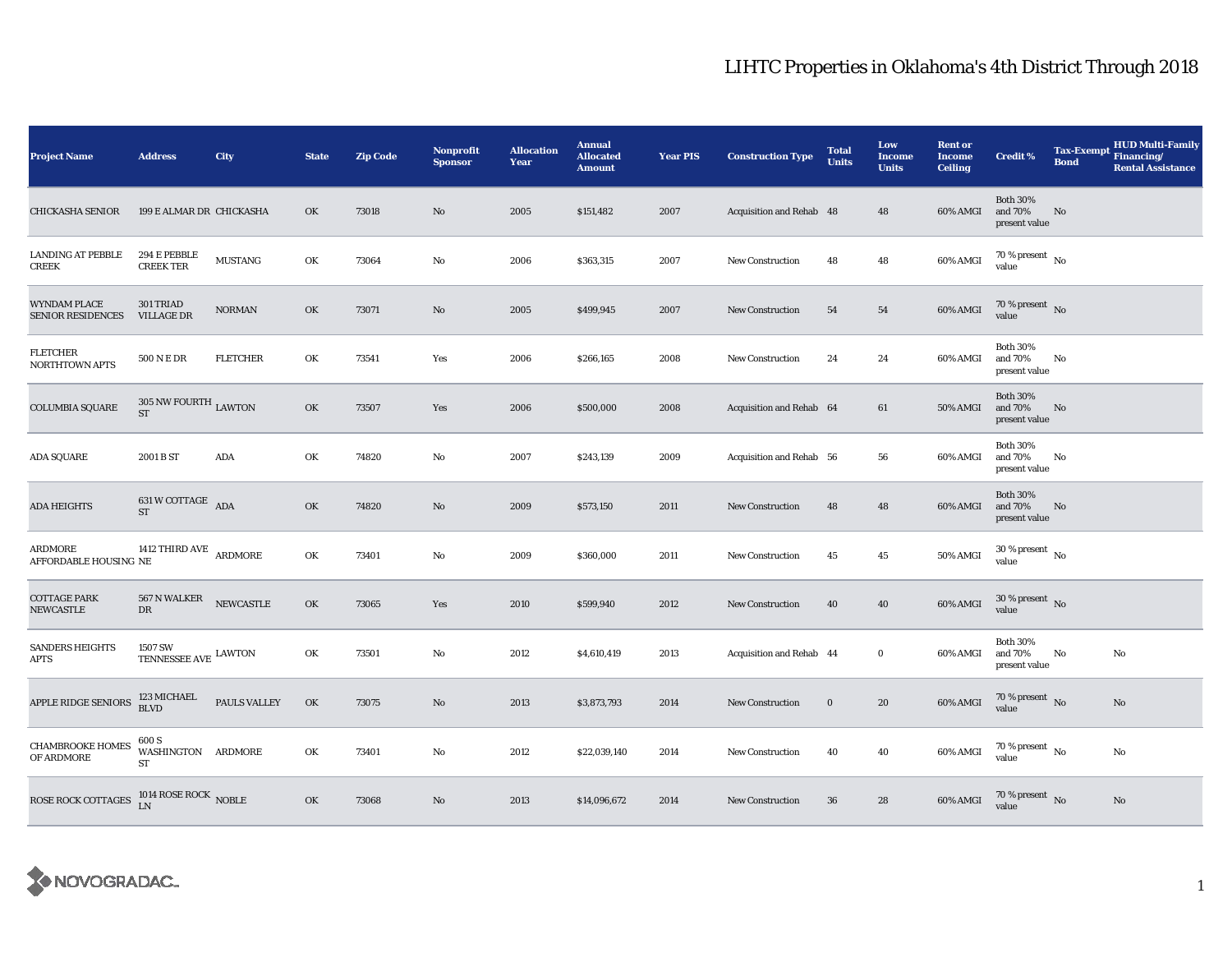| <b>Project Name</b>                                        | <b>Address</b>                                | <b>City</b>      | <b>State</b> | <b>Zip Code</b> | <b>Nonprofit</b><br><b>Sponsor</b> | <b>Allocation</b><br>Year | <b>Annual</b><br><b>Allocated</b><br><b>Amount</b> | <b>Year PIS</b>      | <b>Construction Type</b> | <b>Total</b><br><b>Units</b> | Low<br><b>Income</b><br><b>Units</b> | <b>Rent or</b><br><b>Income</b><br><b>Ceiling</b> | <b>Credit %</b>                             | <b>Bond</b> | <b>HUD Multi-Family</b><br>Tax-Exempt Financing/<br><b>Rental Assistance</b> |
|------------------------------------------------------------|-----------------------------------------------|------------------|--------------|-----------------|------------------------------------|---------------------------|----------------------------------------------------|----------------------|--------------------------|------------------------------|--------------------------------------|---------------------------------------------------|---------------------------------------------|-------------|------------------------------------------------------------------------------|
| BOCAGE APARTMENTS BRANDYWINE NORMAN                        | 909<br><b>LANE</b>                            |                  | OK           | 73071-0000      | No                                 | 2015                      | \$670,138                                          | 2016                 | <b>New Construction</b>  | 58                           | 48                                   | 60% AMGI                                          | 70 % present $\hbox{~No}$<br>value          |             | No                                                                           |
| COTTAGE LANE FAMILY 1318 NADINE<br><b>RESIDENCES</b>       | <b>DRIVE</b>                                  | $\bf{ADA}$       | OK           | 74820-0000      | No                                 | 2014                      | \$501,252                                          | 2016                 | Acquisition and Rehab 52 |                              | 52                                   | 60% AMGI                                          | <b>Both 30%</b><br>and 70%<br>present value | No          | No                                                                           |
| <b>FOREST VILLAGE</b><br><b>ESTATES</b>                    | 3101 N BRYANT<br><b>AVENUE</b>                | OKLAHOMA CITY OK |              | 73121-0000      | No                                 | 2014                      | \$611,359                                          | 2016                 | <b>New Construction</b>  | 34                           | 34                                   | 60% AMGI                                          | $70\,\%$ present $\,$ No value              |             | No                                                                           |
| <b>LEGACY SENIOR</b><br><b>RESIDENCES</b>                  | 1745 LEGACY<br><b>DRIVE</b>                   | <b>DUNCAN</b>    | OK           | 73533-0000      | No                                 | 2015                      | \$450,000                                          | 2017                 | <b>New Construction</b>  | 42                           | 42                                   | 60% AMGI                                          | 70 % present<br>value                       |             | $\mathbf{No}$                                                                |
| <b>LEGACY SENIOR</b><br><b>RESIDENCES - ADA</b>            | 2001 NORTH<br>COUNTRY CLUB ADA<br><b>ROAD</b> |                  | OK           | 74820-0000      | No                                 | 2015                      | \$460,000                                          | 2017                 | <b>New Construction</b>  | 42                           | 42                                   | 60% AMGI                                          | 70 % present<br>value                       |             | $\rm No$                                                                     |
| THE VILLAS OF<br><b>HANOVER</b>                            | 150 HANOVER<br><b>ROAD</b>                    | <b>DAVIS</b>     | OK           | 73030-0000      | No                                 | 2015                      | \$492,860                                          | 2017                 | <b>New Construction</b>  | 36                           | 36                                   | 60% AMGI                                          | 70 % present<br>value                       |             | No                                                                           |
| COLUMBIA CROSSING                                          | 600 S.<br>WASHINGTON ARDMORE<br>ST.           |                  | OK           | 73401-0000      | No                                 | 2016                      | \$650,000                                          | 2018                 | <b>New Construction</b>  | 44                           | 44                                   | 60% AMGI                                          | 70 % present<br>value                       |             | No                                                                           |
| SERENITY PARK II                                           | 1175 SERENITY<br><b>LOOP</b>                  | ARDMORE          | OK           | 73401-0000      | No                                 | 2017                      | \$152,700                                          | 2018                 | New Construction         | 12                           | 12                                   | 60% AMGI                                          | 70 % present<br>value                       |             | No                                                                           |
| <b>BIG FIVE ARDMORE</b><br><b>APTS</b>                     | 1212 SIXTH AVE ARDMORE<br>$\rm{NE}$           |                  | OK           | 73401           |                                    | Insufficient<br>Data      | \$0                                                | Insufficient<br>Data | Not Indicated            | 46                           | $\bf{0}$                             |                                                   | Not<br>Indicated                            |             |                                                                              |
| 1000 NW 18TH ST                                            | 1000 NW 18TH<br><b>ST</b>                     | <b>MOORE</b>     | OK           | 73160           |                                    | 1989                      | \$0                                                | Insufficient<br>Data | Acquisition and Rehab 7  |                              | $7\phantom{.0}$                      |                                                   | 70 % present<br>value                       |             |                                                                              |
| <b>CHAPEL RIDGE OF</b><br>PAULS VALLEY                     | 618 PAWNEE LN PAULS VALLEY                    |                  | OK           | 73075           |                                    | Insufficient<br>Data      | \$0                                                | Insufficient<br>Data | Not Indicated            | 114                          | $\bf{0}$                             |                                                   | Not<br>Indicated                            |             |                                                                              |
| CHICKASHA HOTEL                                            | 124 W<br>CHICKASHA AVE CHICKASHA              |                  | OK           | 73018           |                                    | Insufficient<br>Data      | \$0                                                | Insufficient<br>Data | Not Indicated            | 33                           | $\bf{0}$                             |                                                   | Not<br>Indicated                            |             |                                                                              |
| DUNCAN AFFORDABLE $\,$ 3 W MAPLE AVE DUNCAN<br>HOUSING LLC |                                               |                  | OK           | 73533           |                                    | Insufficient<br>Data      | \$0                                                | Insufficient<br>Data | Not Indicated            | 40                           | $\bf{0}$                             |                                                   | Not<br>Indicated                            |             |                                                                              |

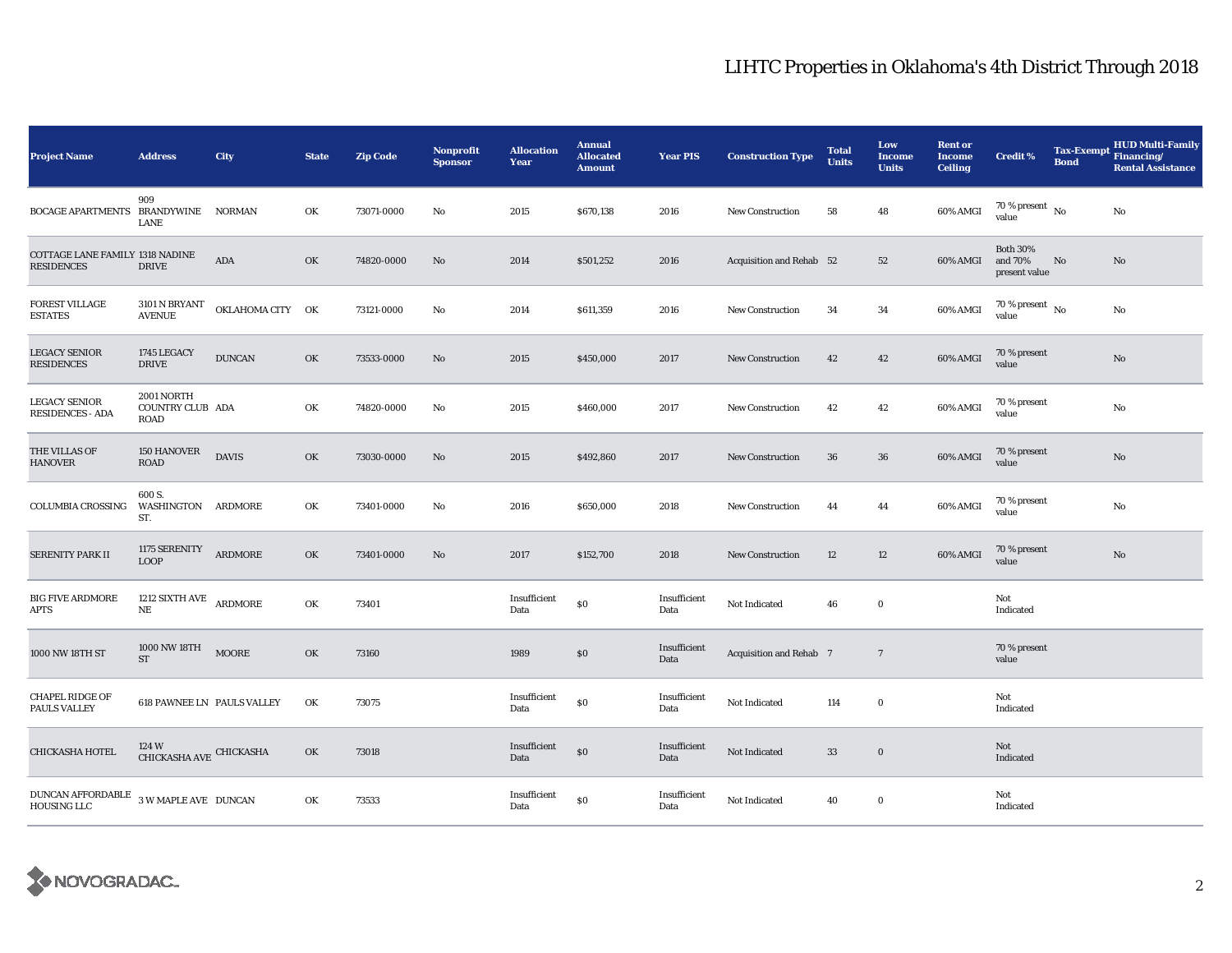| <b>Project Name</b>                                                       | <b>Address</b>                                | City             | <b>State</b> | <b>Zip Code</b> | Nonprofit<br><b>Sponsor</b> | <b>Allocation</b><br>Year | <b>Annual</b><br><b>Allocated</b><br><b>Amount</b> | <b>Year PIS</b>      | <b>Construction Type</b>  | <b>Total</b><br><b>Units</b> | Low<br><b>Income</b><br><b>Units</b> | <b>Rent or</b><br>Income<br><b>Ceiling</b> | <b>Credit %</b>                             | <b>Bond</b> | Tax-Exempt HUD Multi-Family<br><b>Rental Assistance</b> |
|---------------------------------------------------------------------------|-----------------------------------------------|------------------|--------------|-----------------|-----------------------------|---------------------------|----------------------------------------------------|----------------------|---------------------------|------------------------------|--------------------------------------|--------------------------------------------|---------------------------------------------|-------------|---------------------------------------------------------|
| GREAT PLAINS APTS                                                         | 600 S 15TH ST                                 | <b>FREDERICK</b> | OK           | 73542           |                             | Insufficient<br>Data      | \$0                                                | Insufficient<br>Data | Not Indicated             | $\bf 22$                     | $\bf{0}$                             |                                            | Not<br>Indicated                            |             |                                                         |
| <b>LYONS ESTATES</b>                                                      | 237 N EASTERN MOORE<br><b>AVE</b>             |                  | OK           | 73160           |                             | Insufficient<br>Data      | $\$0$                                              | Insufficient<br>Data | Not Indicated             | 87                           | $\bf{0}$                             |                                            | Not<br>Indicated                            |             |                                                         |
| PRAIRIE VIEW APTS                                                         | 201 STAN PATTY $\,$ NEWCASTLE<br><b>BLVD</b>  |                  | OK           | 73065           |                             | Insufficient<br>Data      | $\$0$                                              | Insufficient<br>Data | Not Indicated             | 58                           | $\mathbf 0$                          |                                            | Not<br>Indicated                            |             |                                                         |
| PURCELL VILLAGE                                                           | 1200 N NINTH<br>$\operatorname{AVE}$          | <b>PURCELL</b>   | OK           | 73080           |                             | Insufficient<br>Data      | $\$0$                                              | Insufficient<br>Data | Not Indicated             | 16                           | $\mathbf 0$                          |                                            | Not<br>Indicated                            |             |                                                         |
| <b>BLANCHARD VILLAGE</b> $1103$ N MADISON <b>BLANCHARD</b><br><b>APTS</b> | AVE                                           |                  | OK           | 73010           |                             | 1991                      | \$0                                                | Insufficient<br>Data | Acquisition and Rehab 8   |                              | $\bf 8$                              |                                            | 30 % present<br>value                       |             |                                                         |
| <b>VILLANOVA APTS</b>                                                     | $305$ NW FOURTH $_{\rm LAWTON}$<br><b>ST</b>  |                  | OK           | 73507           |                             | Insufficient<br>Data      | $\$0$                                              | Insufficient<br>Data | Not Indicated             | 61                           | $\mathbf 0$                          |                                            | Not<br>Indicated                            |             |                                                         |
| DUNCAN VILLAGE APTS RD                                                    |                                               | <b>DUNCAN</b>    | OK           | 73533           |                             | 1991                      | $\$0$                                              | Insufficient<br>Data | Acquisition and Rehab 48  |                              | 48                                   |                                            | 30 % present<br>value                       |             |                                                         |
| <b>DUPLEX</b>                                                             | $407\,\mathrm{W}\,\mathrm{EUFAULA}$ NORMAN ST |                  | OK           | 73069           |                             | 1990                      | $\$0$                                              | Insufficient<br>Data | Acquisition and Rehab 5   |                              | $\bf{3}$                             |                                            | 70 % present<br>value                       |             |                                                         |
| LILLIE MAE<br>RETIREMENT VILLAGE                                          | 180 E ALMAR DR CHICKASHA                      |                  | OK           | 73018           |                             | 1989                      | $\$0$                                              | Insufficient<br>Data | <b>New Construction</b>   | 48                           | 48                                   |                                            | 30 % present<br>value                       |             |                                                         |
| REGENCY PARK APTS                                                         | 2444 N<br>NOTTINGHAM<br>WAY                   | MOORE            | OK           | 73160           |                             | 1988                      | \$0                                                | Insufficient<br>Data | Acquisition and Rehab 162 |                              | 162                                  |                                            | <b>Both 30%</b><br>and 70%<br>present value |             |                                                         |
| <b>ELM TERRACE APTS</b>                                                   | 206 E ELM AVE DUNCAN                          |                  | OK           | 73533           |                             | 1992                      | $\$0$                                              | 1992                 | Acquisition and Rehab 87  |                              | $\bf{0}$                             |                                            | 70 % present<br>value                       |             |                                                         |
| ADA VILLAGE APTS                                                          | $1100$ KERR LAB<br>RD                         | ADA              | OK           | 74820           |                             | 1991                      | $\$0$                                              | 1993                 | Not Indicated             | 44                           | 44                                   |                                            | 30 % present<br>value                       |             |                                                         |
| LEXINGTON VILLAGE<br><b>APTS</b>                                          | 405 NW FIFTH<br>$\operatorname{ST}$           | <b>LEXINGTON</b> | OK           | 73051           |                             | 1992                      | $\$0$                                              | 1993                 | Acquisition and Rehab 8   |                              | $\bf 8$                              |                                            | 30 % present<br>value                       |             |                                                         |

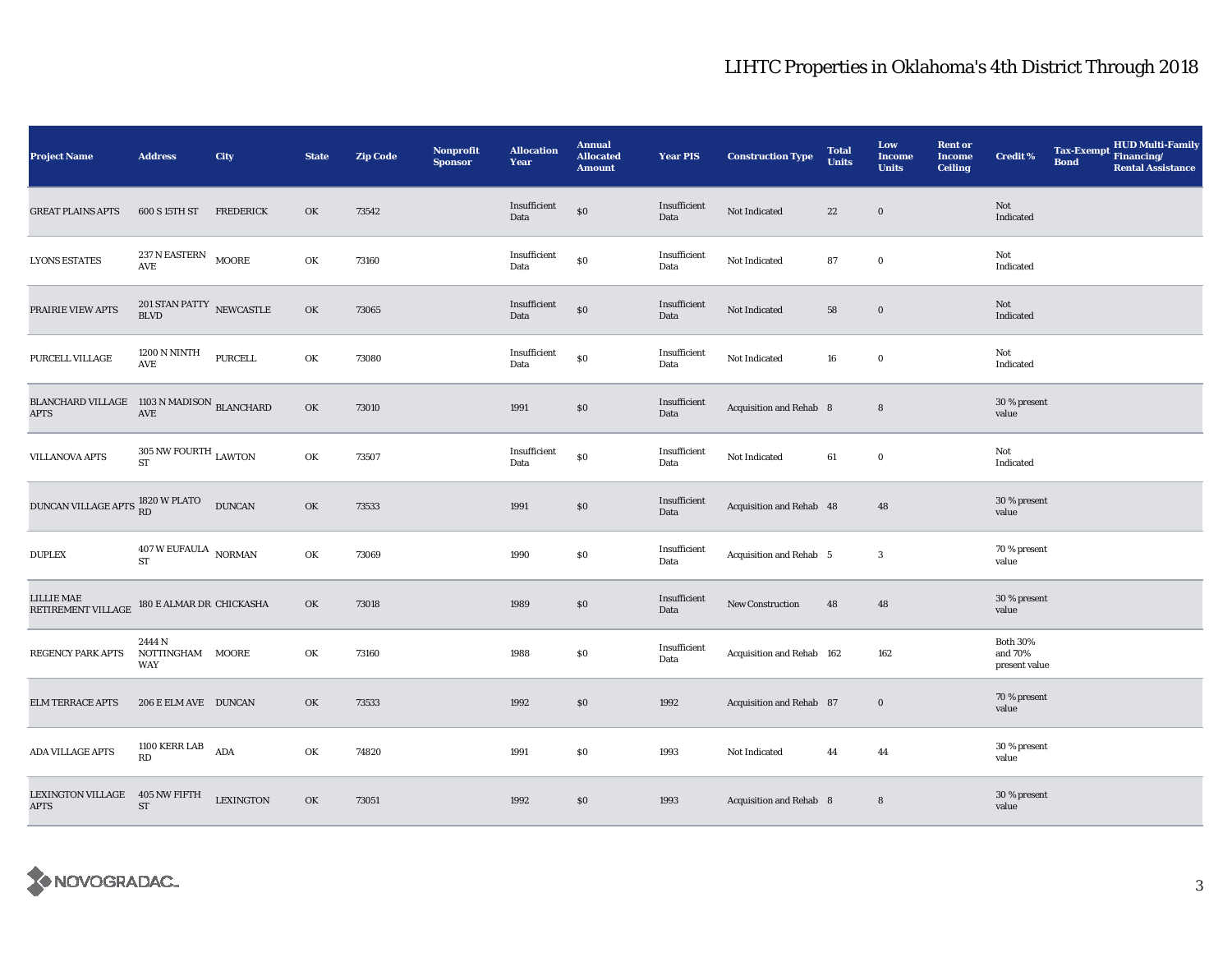| <b>Project Name</b>                                        | <b>Address</b>                          | City          | <b>State</b> | <b>Zip Code</b> | Nonprofit<br><b>Sponsor</b> | <b>Allocation</b><br>Year | <b>Annual</b><br><b>Allocated</b><br><b>Amount</b> | <b>Year PIS</b> | <b>Construction Type</b>  | <b>Total</b><br><b>Units</b> | Low<br><b>Income</b><br><b>Units</b> | <b>Rent or</b><br><b>Income</b><br><b>Ceiling</b> | <b>Credit %</b>                             | Tax-Exempt Financing/<br><b>Bond</b> | <b>HUD Multi-Family</b><br><b>Rental Assistance</b> |
|------------------------------------------------------------|-----------------------------------------|---------------|--------------|-----------------|-----------------------------|---------------------------|----------------------------------------------------|-----------------|---------------------------|------------------------------|--------------------------------------|---------------------------------------------------|---------------------------------------------|--------------------------------------|-----------------------------------------------------|
| MAYSVILLE VILLAGE<br>APTS                                  | 819 PARKVIEW MAYSVILLE                  |               | OK           | 73057           |                             | 1992                      | \$0                                                | 1993            | Acquisition and Rehab 8   |                              | $\bf8$                               |                                                   | 30 % present<br>value                       |                                      |                                                     |
| WYNNEWOOD VILLAGE 1500 E ROBERT S WYNNEWOOD<br><b>APTS</b> | <b>KERR BLVD</b>                        |               | OK           | 73098           |                             | 1992                      | \$0                                                | 1993            | Acquisition and Rehab 16  |                              | 16                                   |                                                   | 30 % present<br>value                       |                                      |                                                     |
| CONCEPT HOUSING OF $\,$ 1429 NADINE DR $\,$ ADA<br>ADA     |                                         |               | OK           | 74820           |                             | 1992                      | <b>SO</b>                                          | 1994            | New Construction          | 8                            | 8                                    |                                                   | 30 % present<br>value                       |                                      |                                                     |
| WICHITA VALLEY APTS 103 E B AVE                            |                                         | <b>CACHE</b>  | OK           | 73527           | No                          | 1995                      | \$0                                                | 1996            | Acquisition and Rehab 16  |                              | 16                                   |                                                   | $30$ % present $\,$ No $\,$<br>value        |                                      |                                                     |
| <b>COTTAGE LANE APTS</b>                                   | 1318 NADINE DR ADA                      |               | OK           | 74820           |                             | 1996                      | \$0                                                | 1997            | Acquisition and Rehab 44  |                              | 44                                   |                                                   | Not<br>Indicated                            | No                                   |                                                     |
| <b>EMERALD GREENS</b>                                      | <b>2809 DEWEY</b><br>AVE                | $NORMAN$      | OK           | 73072           | $\mathbf{N}\mathbf{o}$      | 1996                      | \$0                                                | 1998            | Acquisition and Rehab 220 |                              | 132                                  |                                                   | 70 % present $\,$ No $\,$<br>value          |                                      |                                                     |
| SENIOR COTTAGES OF 2901 OAK TREE<br><b>NORMAN</b>          | $\operatorname{AVE}$                    | $\sf{NORMAN}$ | OK           | 73072           | Yes                         | 1996                      | \$0                                                | 1998            | New Construction          | 84                           | 84                                   |                                                   | 70 % present $\hbox{~No}$<br>value          |                                      |                                                     |
| <b>CHAPEL RIDGE OF</b><br>NORMAN                           | 1900<br>RENAISSANCE NORMAN<br>DR        |               | OK           | 73071           | $\rm No$                    | 1998                      | \$0                                                | 1999            | New Construction          | 144                          | 96                                   |                                                   | $70\%$ present No<br>value                  |                                      |                                                     |
| GERONIMO VILLAGE                                           | 202 S CHIPPEWA $_{\rm GERONIMO}$<br>AVE |               | OK           | 73543           | $\rm No$                    | 1999                      | \$0                                                | 1999            | Acquisition and Rehab 8   |                              | 8                                    |                                                   | <b>Both 30%</b><br>and 70%<br>present value | No                                   |                                                     |
| <b>ASHBROOKE PLACE</b><br><b>APTS</b>                      | 1934 KNOX RD ARDMORE                    |               | OK           | 73401           | $\mathbf{N}\mathbf{o}$      | 1998                      | \$0\$                                              | 2000            | <b>New Construction</b>   | 100                          | 99                                   |                                                   | 70 % present $\,$ No $\,$<br>value          |                                      |                                                     |
| <b>NORTH PARK APTS</b>                                     | 203 N BELL ST                           | MARIETTA      | OK           | 73448           | No                          | 1999                      | \$0                                                | 2000            | Acquisition and Rehab 30  |                              | 30                                   |                                                   | <b>Both 30%</b><br>and 70%<br>present value | No                                   |                                                     |
| <b>VILLA DE VEY</b>                                        | 1111 24TH AVE<br>$\text{SW}\xspace$     | $\rm NORMAN$  | OK           | 73069           | No                          | 1998                      | \$0                                                | 2000            | Acquisition and Rehab 92  |                              | 91                                   |                                                   | 70 % present No<br>value                    |                                      |                                                     |
| <b>GARLAND SQUARE OF</b><br><b>NORMAN</b>                  | 201<br>WOODCREST DR $^{\mbox{NORMAN}}$  |               | OK           | 73071           | Yes                         | 1999                      | \$0                                                | 2001            | Acquisition and Rehab 100 |                              | 78                                   |                                                   | <b>Both 30%</b><br>and 70%<br>present value | No                                   |                                                     |

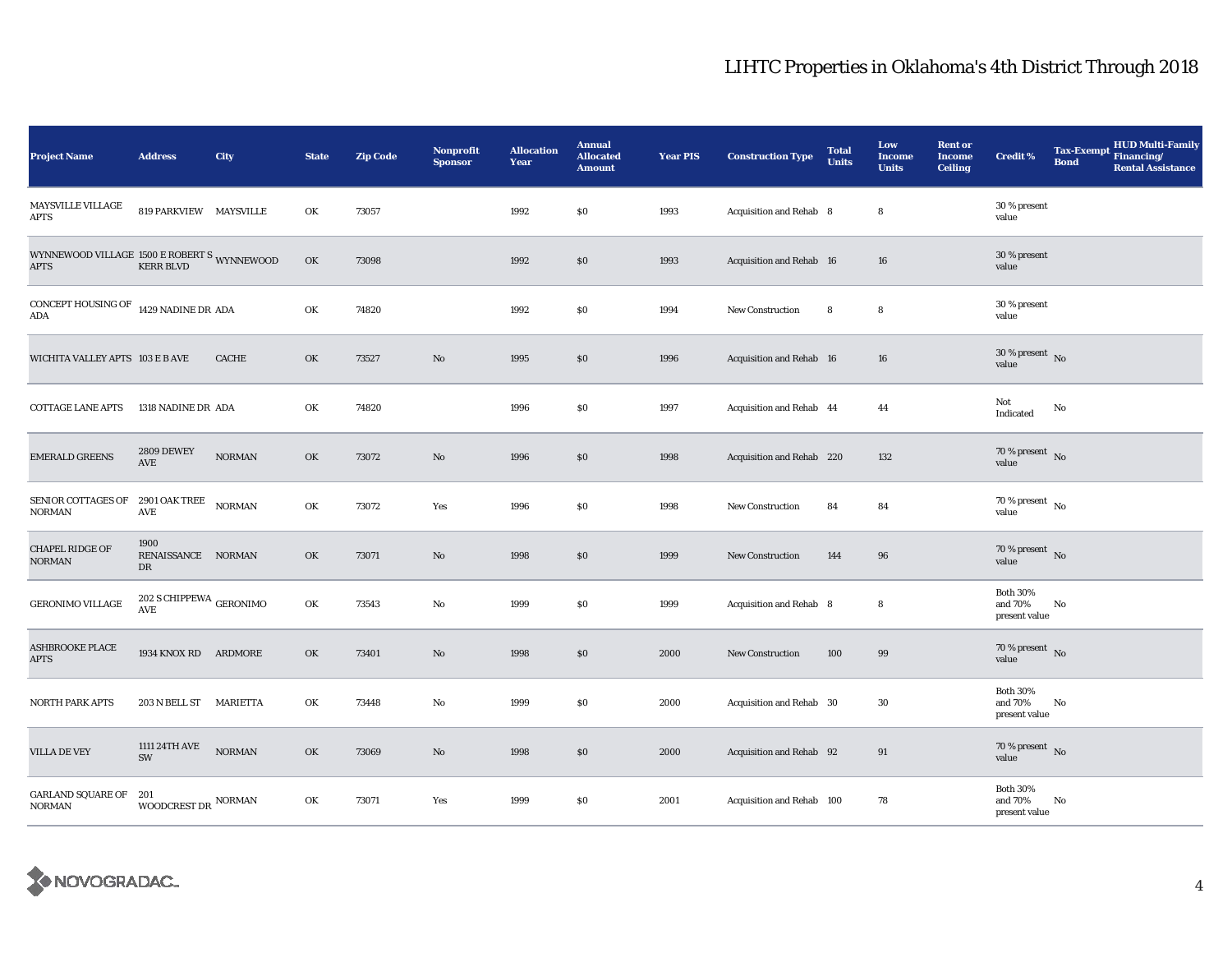| <b>Project Name</b>                            | <b>Address</b>                      | City              | <b>State</b> | <b>Zip Code</b> | <b>Nonprofit</b><br><b>Sponsor</b> | <b>Allocation</b><br>Year | <b>Annual</b><br><b>Allocated</b><br><b>Amount</b> | <b>Year PIS</b> | <b>Construction Type</b>                                 | <b>Total</b><br><b>Units</b> | Low<br><b>Income</b><br><b>Units</b> | <b>Rent or</b><br><b>Income</b><br><b>Ceiling</b> | <b>Credit %</b>                             | Tax-Exempt Financing/<br><b>Bond</b> | <b>HUD Multi-Family</b><br><b>Rental Assistance</b> |
|------------------------------------------------|-------------------------------------|-------------------|--------------|-----------------|------------------------------------|---------------------------|----------------------------------------------------|-----------------|----------------------------------------------------------|------------------------------|--------------------------------------|---------------------------------------------------|---------------------------------------------|--------------------------------------|-----------------------------------------------------|
| HERITAGE VILLAGE                               | 406 W INDIANA WALTERS<br>${\rm ST}$ |                   | OK           | 73572           | No                                 | 2001                      | \$0                                                | 2001            | Acquisition and Rehab 24                                 |                              | 24                                   |                                                   | $30\,\%$ present $\,$ No value              |                                      |                                                     |
| PARK LANE APTS                                 | 120W<br><b>BALLPARK RD</b>          | <b>MARLOW</b>     | OK           | 73055           | No                                 | 2001                      | \$0                                                | 2001            | Acquisition and Rehab 24                                 |                              | 24                                   |                                                   | <b>Both 30%</b><br>and 70%<br>present value | No                                   |                                                     |
| RUSH CREEK VILLAGE 515 N FIFTH ST RUSH SPRINGS |                                     |                   | OK           | 73082           | No                                 | 2001                      | \$0                                                | 2001            | Acquisition and Rehab 24                                 |                              | 24                                   |                                                   | $30$ % present $\,$ No $\,$<br>value        |                                      |                                                     |
| WESTRIDGE VILLAGE 200 S FIRST ST RINGLING      |                                     |                   | OK           | 73456           | No                                 | 2001                      | \$0                                                | 2001            | <b>Acquisition and Rehab 12</b>                          |                              | 12                                   |                                                   | $30$ % present $\,$ No $\,$<br>value        |                                      |                                                     |
| <b>COMANCHE VILLAGE</b>                        | 100 SEMINOLE<br>DR                  | COMANCHE          | OK           | 73529           | $\mathbf{No}$                      | 2001                      | \$0                                                | 2002            | Acquisition and Rehab 26                                 |                              | 26                                   |                                                   | $30$ % present $\,$ No $\,$<br>value        |                                      |                                                     |
| <b>GARLAND SQUARE OF</b><br>NORMAN II          | -201<br>WOODCREST DR $\,$ NORMAN    |                   | OK           | 73071           | Yes                                | 2001                      | \$0                                                | 2002            | Both New Construction 110<br>and $\mathrm{A}/\mathrm{R}$ |                              | 88                                   |                                                   | <b>Both 30%</b><br>and 70%<br>present value | No                                   |                                                     |
| AUTUMN BROOKE APTS 2717 VALLEY                 |                                     | CHICKASHA         | OK           | 73018           | No                                 | 2001                      | \$0                                                | 2003            | <b>New Construction</b>                                  | 77                           | 60                                   |                                                   | $70\,\%$ present $\,$ No value              |                                      |                                                     |
| <b>GREENS AT PEBBLE</b><br>CREEK               | 261 E PEBBLE<br><b>CREEK TER</b>    | <b>MUSTANG</b>    | OK           | 73064           | No                                 | 2002                      | $\$0$                                              | 2003            | <b>New Construction</b>                                  | 96                           | 95                                   |                                                   | $70\,\%$ present $\,$ No value              |                                      |                                                     |
| THE GARDENS AT<br><b>DUNCAN PT</b>             | 419 S 27TH ST DUNCAN                |                   | OK           | 73533           | No                                 | 2001                      | \$0                                                | 2003            | New Construction                                         | 90                           | 90                                   |                                                   | 70 % present $\bar{N}$ o<br>value           |                                      |                                                     |
| THE LINDEN'S OF ADA 1301 N OAK AVE ADA         |                                     |                   | OK           | 74820           | No                                 | 2002                      | \$0                                                | 2003            | New Construction                                         | 42                           | 42                                   |                                                   | 70 % present $\,$ No $\,$<br>value          |                                      |                                                     |
| <b>HUNTINGTON FALLS</b>                        | 1201 L ST NE                        | ARDMORE           | OK           | 73401           |                                    | 2002                      | \$0                                                | 2004            | <b>New Construction</b>                                  | 72                           | 71                                   |                                                   | Not<br>Indicated                            |                                      |                                                     |
| <b>LONE TERRACE</b>                            | 501 NEWPORT<br>RD                   | <b>LONE GROVE</b> | OK           | 73443           |                                    | 2002                      | \$0                                                | 2004            | <b>Acquisition and Rehab</b>                             | 31                           | 31                                   |                                                   | Not<br>Indicated                            |                                      |                                                     |
| <b>SULPHUR TERRACE</b>                         | 2000 W 14TH ST SULPHUR              |                   | OK           | 73086           |                                    | 2002                      | \$0                                                | 2004            | Acquisition and Rehab 31                                 |                              | 31                                   |                                                   | Not<br>Indicated                            |                                      |                                                     |

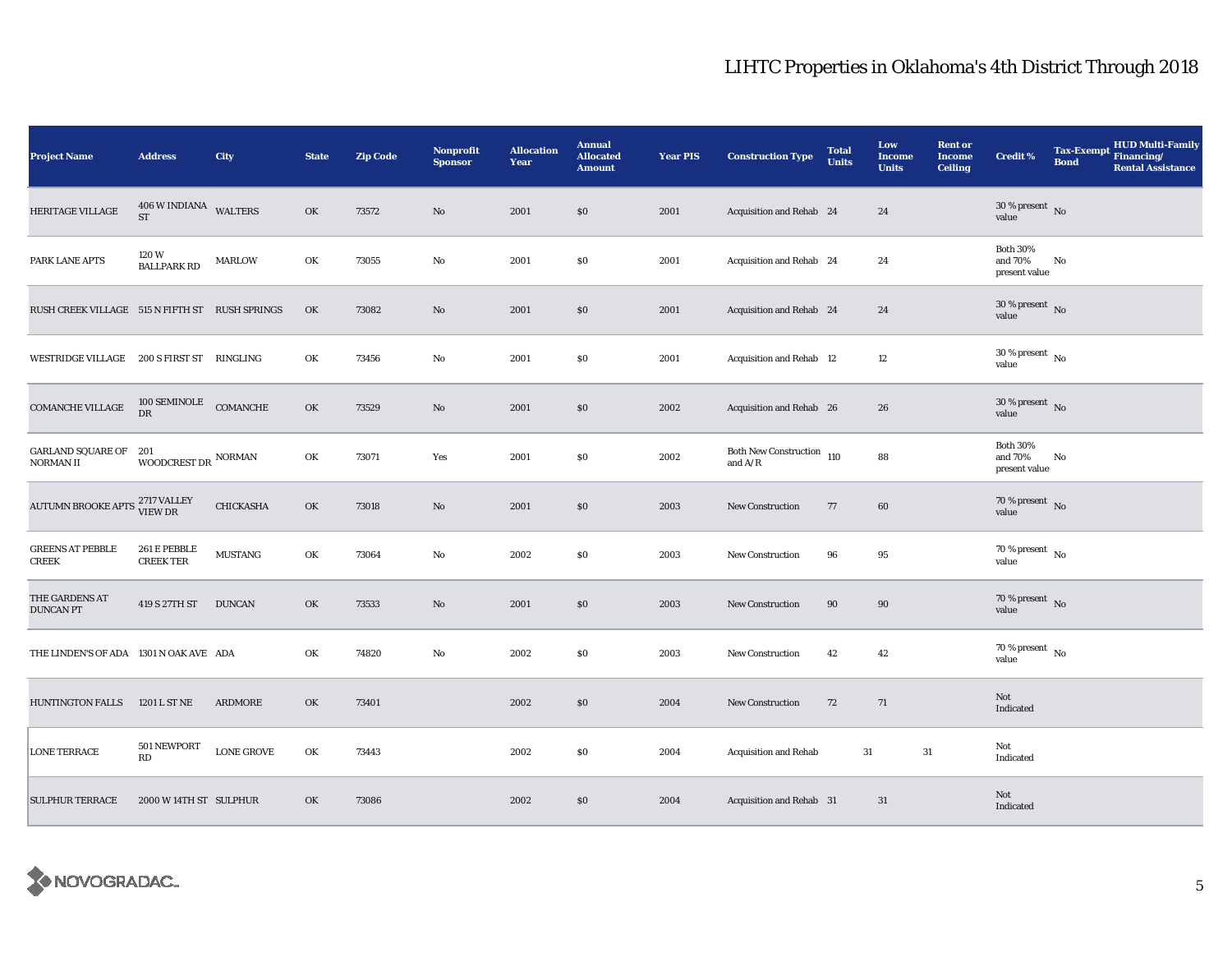| Project Name                                                      | <b>Address</b>                                  | City                             | <b>State</b> | <b>Zip Code</b> | <b>Nonprofit</b><br><b>Sponsor</b> | <b>Allocation</b><br>Year | <b>Annual</b><br><b>Allocated</b><br><b>Amount</b> | <b>Year PIS</b> | <b>Construction Type</b> | <b>Total</b><br><b>Units</b> | Low<br><b>Income</b><br><b>Units</b> | <b>Rent or</b><br><b>Income</b><br><b>Ceiling</b> | <b>Credit %</b>                        | <b>Bond</b> | HUD Multi-Family<br>Tax-Exempt Financing/<br><b>Rental Assistance</b> |
|-------------------------------------------------------------------|-------------------------------------------------|----------------------------------|--------------|-----------------|------------------------------------|---------------------------|----------------------------------------------------|-----------------|--------------------------|------------------------------|--------------------------------------|---------------------------------------------------|----------------------------------------|-------------|-----------------------------------------------------------------------|
| BROOKSTONE COTTAGE $_\mathrm{CLIFF\, DR}^{3751\,EAGLE}$           |                                                 | <b>NORMAN</b>                    | OK           | 73072           |                                    | 2003                      | $\$0$                                              | 2005            | Not Indicated            | 64                           | 64                                   |                                                   | Not<br>Indicated                       |             |                                                                       |
| <b>CHAPEL RIDGE AT SE</b><br>48TH STREET                          |                                                 | 5707 SE 48TH ST OKLAHOMA CITY OK |              | 73135           |                                    | 2003                      | \$0                                                | 2005            | Not Indicated            | 152                          | 108                                  |                                                   | 30 % present<br>value                  |             |                                                                       |
| <b>CHICKASHA VILLA</b>                                            | 100 $\rm E$ COUNTRY CHICKASHA<br><b>CLUB RD</b> |                                  | OK           | 73018           |                                    | 2003                      | \$0                                                | 2005            | Not Indicated            | 46                           | 46                                   |                                                   | Not<br>Indicated                       |             |                                                                       |
| <b>GARRETT'S LANDING</b>                                          | 1321 SW 27TH ST LAWTON                          |                                  | OK           | 73505           |                                    | 2003                      | \$0                                                | 2005            | Not Indicated            | 92                           | 92                                   |                                                   | Not<br>Indicated                       |             |                                                                       |
| <b>LYON'S ESTATES</b>                                             | 215 N EASTERN<br>AVE                            | MOORE                            | OK           | 73160           |                                    | 2003                      | \$0                                                | 2005            | Not Indicated            | 92                           | 92                                   |                                                   | Not<br>Indicated                       |             |                                                                       |
| SAVANNAH HOUSE OF C <sup>1715 N</sup><br>CHOCTAW RD               |                                                 | <b>CHOCTAW</b>                   | OK           | 73020           |                                    | 2004                      | \$0                                                | 2005            | Not Indicated            | 60                           | $60\,$                               |                                                   | Not<br>Indicated                       |             |                                                                       |
| <b>LAWTON POINTE APTS</b>                                         | 2201 NW<br><b>HOOVER AVE</b>                    | <b>LAWTON</b>                    | OK           | 73505           | $\rm No$                           | 2004                      | \$402,844                                          | 2006            | Acquisition and Rehab 72 |                              | 72                                   | 60% AMGI                                          | $70\,\%$ present $\,$ No $\,$<br>value |             |                                                                       |
| SAVANNAH HOUSE OF L 2720 SW J AVE LAWTON                          |                                                 |                                  | OK           | 73505           | Yes                                | 2004                      | \$334,766                                          | 2006            | New Construction         | 60                           | 60                                   | 60% AMGI                                          | $70\,\%$ present $\,$ No value         |             |                                                                       |
| <b>ADA MEADOWS</b>                                                | 700 W FIRST ST ADA                              |                                  | OK           | 74820           | $\rm No$                           | 2005                      | \$50,734                                           | 2007            | New Construction         | 20                           | 20                                   | 60% AMGI                                          | $30\,\%$ present $\,$ No $\,$<br>value |             |                                                                       |
|                                                                   |                                                 |                                  |              |                 |                                    |                           |                                                    |                 |                          |                              |                                      |                                                   |                                        |             |                                                                       |
| 74 Projects Reported                                              |                                                 |                                  |              |                 |                                    |                           | \$52,953,813                                       |                 |                          | 3,948                        | 3,092                                |                                                   |                                        |             |                                                                       |
| Location: Oklahoma's 4th District (Congressional District, 116th) |                                                 |                                  |              |                 |                                    |                           |                                                    |                 |                          |                              |                                      |                                                   |                                        |             |                                                                       |
| Point Source: LIHTC                                               |                                                 |                                  |              |                 |                                    |                           |                                                    |                 |                          |                              |                                      |                                                   |                                        |             |                                                                       |